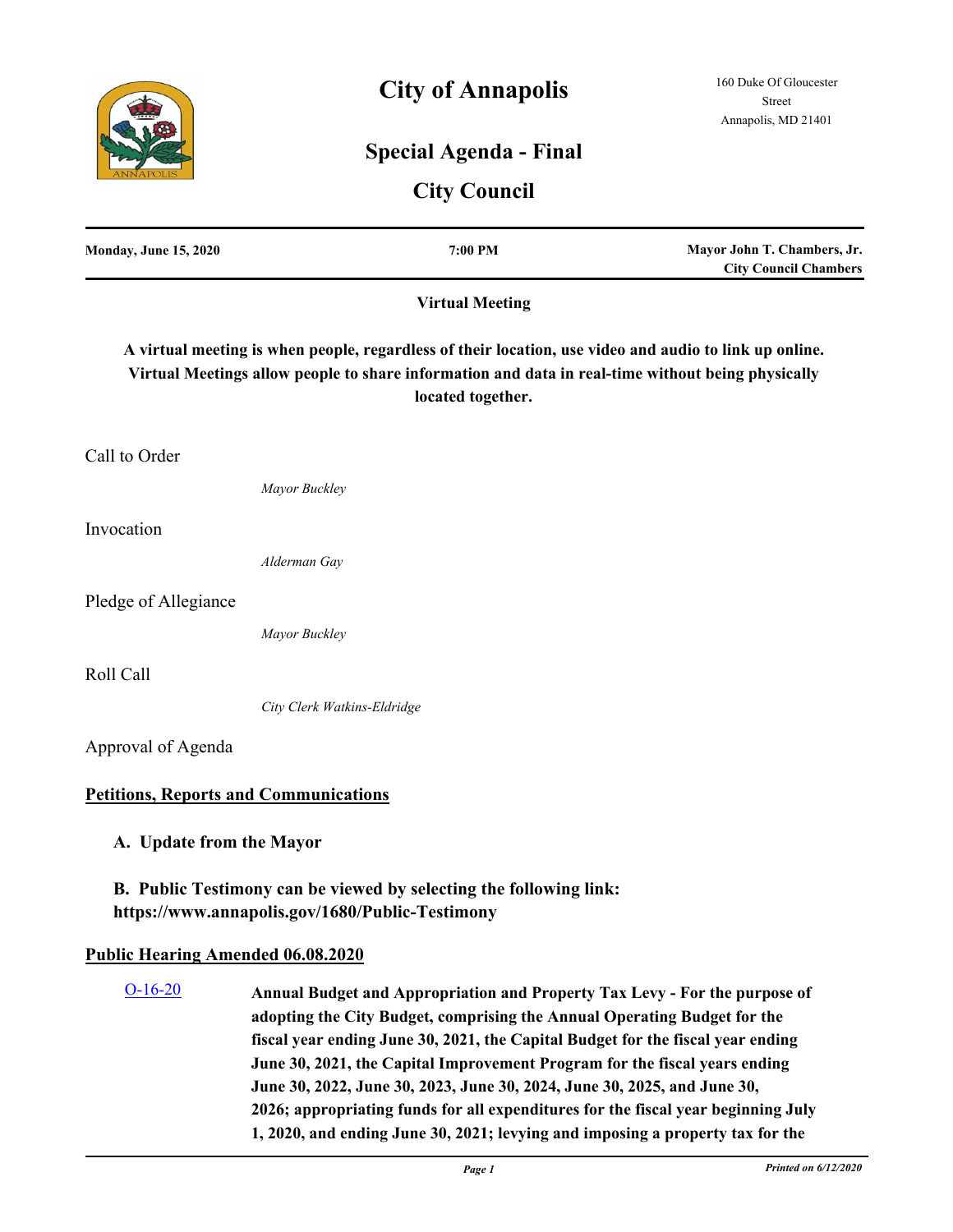**use of the City of Annapolis for the taxable year beginning July 1, 2020, and ending June 30,2021; and fixing the rate of the City property tax for the taxable year.**

*Sponsors:* Buckley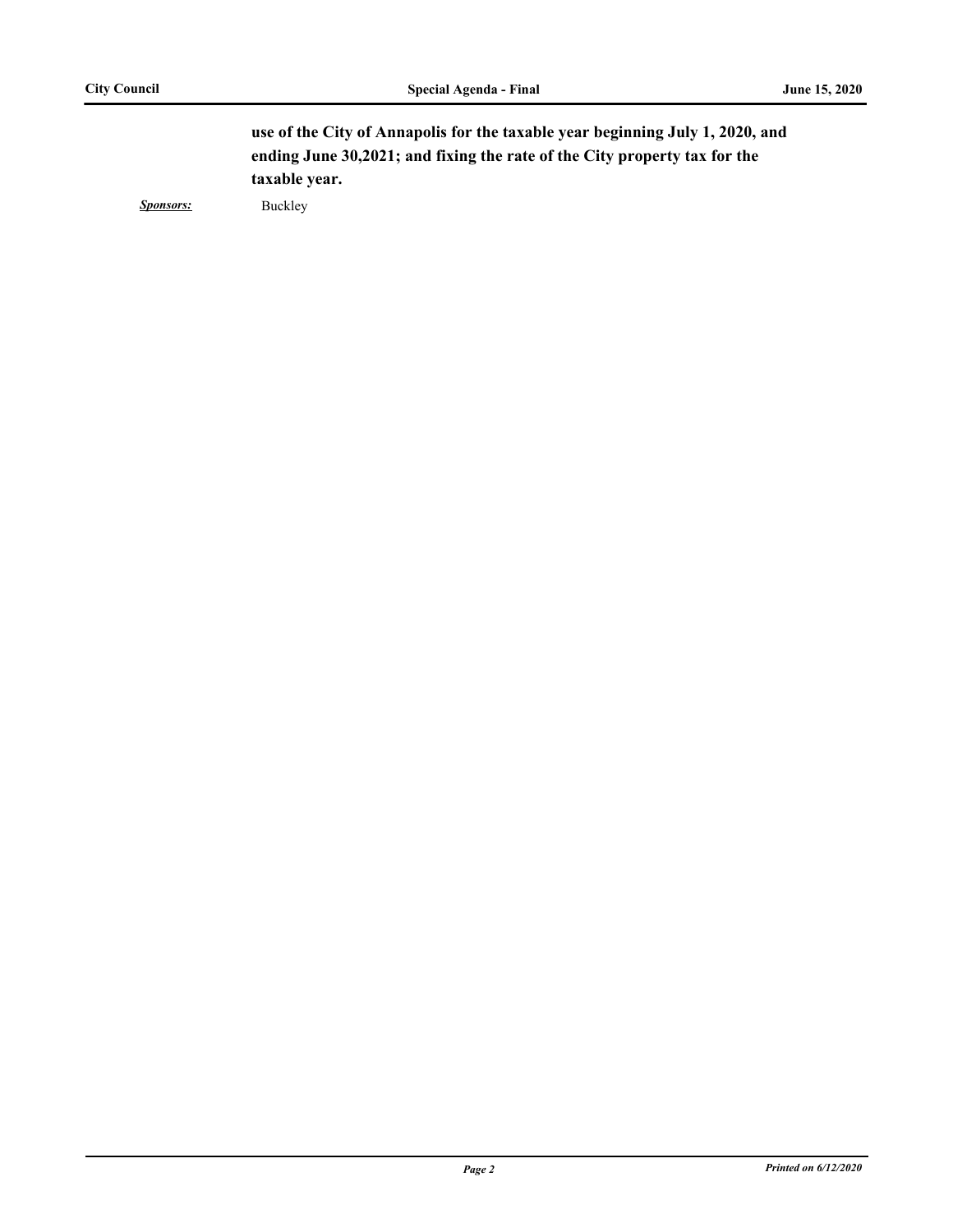| Attachments: | O-16-20 Appendix A.pdf                                                           |  |
|--------------|----------------------------------------------------------------------------------|--|
|              | O-16-20 FY2021 Annual Budget and Appropriation and Property Tax Levy First Reade |  |
|              | O-16-20 Appendix B.pdf                                                           |  |
|              | O-16-20 Appendix C.pdf                                                           |  |
|              | O-16-20 Appendix D Cover Page.pdf                                                |  |
|              | O-16-20 Appendix D.pdf                                                           |  |
|              | O-16-20 Staff Report.pdf                                                         |  |
|              | O-16-20 Fiscal Impact Note.pdf                                                   |  |
|              | O-16-20 FY2022 CIP PC Findings to CC.pdf                                         |  |
|              | AD- COA Constant Yeild Tax Rate FY21 Budget FINAL 05.12.2020 RCWE.docx           |  |
|              | O-16-20 FAC Advisory Opinion 052320.pdf                                          |  |
|              | O-16-20 Amendment 1 Buckley Ex C.pdf                                             |  |
|              | O-16-20 Amendment 1 Buckley Ex C.xlsx                                            |  |
|              | O-16-20 Amendment 2 Buckley PLAN B additional Turnover.pdf                       |  |
|              | O-16-20 Amendment 2 Buckley PLAN B additional Turnover.xlsx                      |  |
|              | O-16-20 Amendment 3 Paone Constant Yield Tax Rate.pdf                            |  |
|              | O-16-20 Amendment 4 Savidge COLA Cut ONLY.pdf                                    |  |
|              | O-16-20 Amendment 4 Savidge Appendex A with COLA CUT ONLY.xlsx                   |  |
|              | O-16-20 Amendment 4 Savidge Appendex B with COLA CUT ONLY.xlsx                   |  |
|              | O-16-20 Amendment 5 Savidge COLA and STEPS Cut.pdf                               |  |
|              | O-16-20 Amendment 5 Savidge Appendix A with COLA and STEPS CUT.xlsx              |  |
|              | O-16-20 Amendment 5 Savidge Appendix B with COLA and STEPS CUT.xlsx              |  |
|              | O-16-20 Amendment 6 Savidge Truxton Heights.pdf                                  |  |
|              | O-16-20 Amendment 6 Savidge Truxtun Heights Project Page.xlsx                    |  |
|              | O-16-20 Amendment 7 Savidge Furlough Cut.pdf                                     |  |
|              | O-16-20 Amendment 7 Savidge Appendices A & B - FURLOUGH CUT.xlsx                 |  |
|              | O-16-20 Amendment 8 Savidge Vacancies Cut.pdf                                    |  |
|              | O-16-20 Amendment 8 Savidge Appendix A - VACANCIES Cut.xlsx                      |  |
|              | O-16-20 Amendment 9 Savidge Self Contained Breathing Apparatus Cut.pdf           |  |
|              | O-16-20 Amendment 9 Savidge Appendices A and C - SCBA - Fire Masks cut.xlsx      |  |
|              | O-16-20 Amendment 11 Paone Self Contained Breathing Apparatus Cut.pdf            |  |
|              | O-16-20 Amendment 11 Paone Appendices A and C - SCBA - Flre Masks cut.xlsx       |  |
|              | O-16-20 Amendment 12 Paone Reestablish OEP.pdf                                   |  |
|              | O-16-20 Amendment 12 Paone Appendix A with OEP Amendment ONLY.xlsx               |  |
|              | O-16-20 Amendment 14 Savidge Vacancies Cut 2.pdf                                 |  |
|              | O-16-20 Amendment 15 Paone Across departments 734 pm.pdf                         |  |
|              | O-16-20 Amendment 16 Savidge NONREP COLA and STEPS Cut.pdf                       |  |
|              | O-16-20 Amendments 6-8-20 Approved-Failed List.pdf                               |  |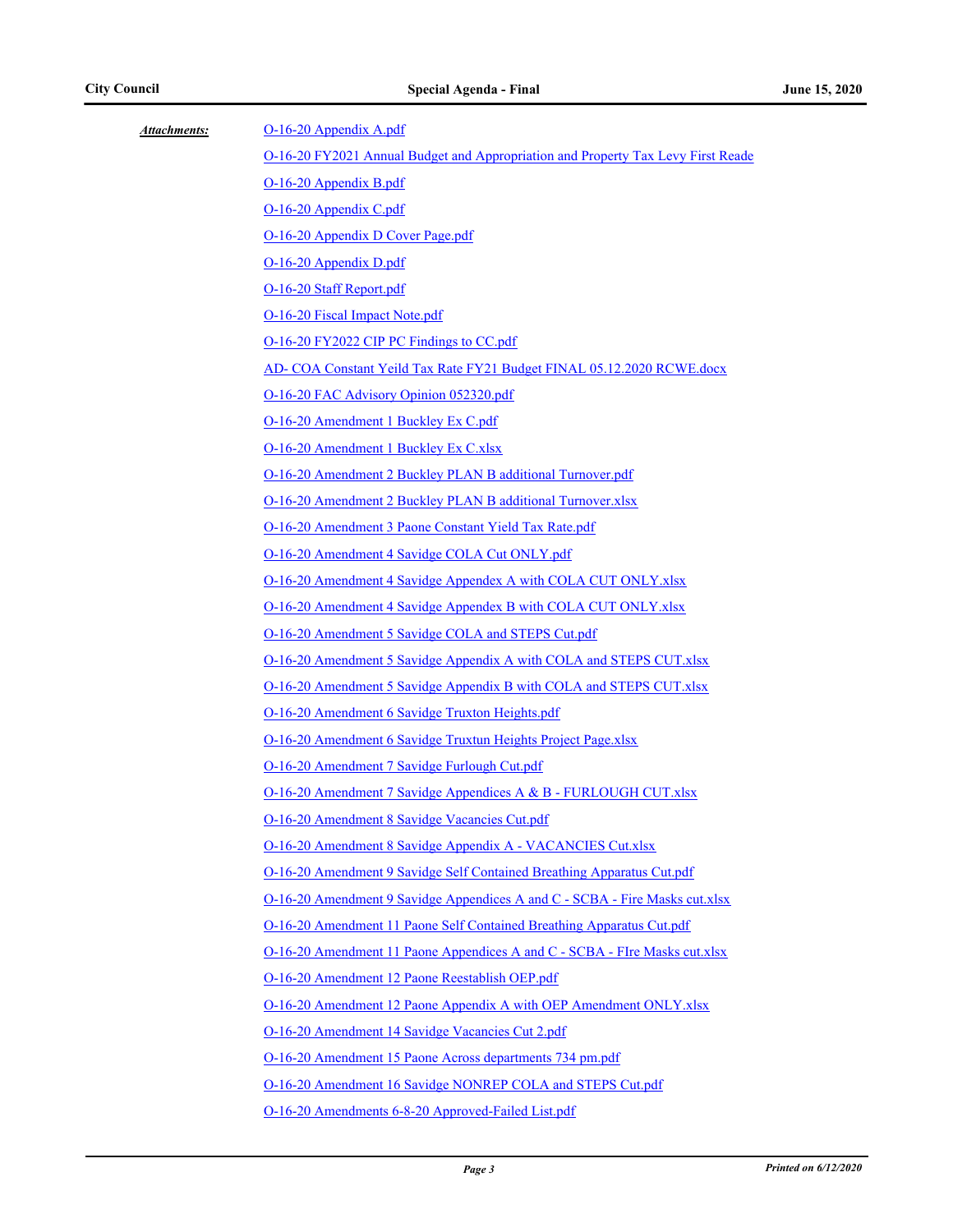| O-16-20 AS AMENDED APP A THROUGH D AND AMENDMENTS THAT HAVE        |  |
|--------------------------------------------------------------------|--|
| O-16-20 Amendment 17 Buckley COMBINING AMENDMENT BAL TO CONTINGE   |  |
| O-16-20 Amendment 18 Gay - CITY FACILITY IMPROVEMENTS.pdf          |  |
| O-16-20 Amendment 18 Gay City Facility Project Page.pdf            |  |
| O-16-20 Amendment 19 Gay MOBILE CRISIS TEAM ASSUMING #17 COMBINING |  |
| O-16-20 Amendment 20 Gay MYR SPEC PROJ ASSUMES 17 AND 19 PASS.pdf  |  |

#### *Legislative History*

| 4/13/20 | City Council             | adopt on first reader                      |
|---------|--------------------------|--------------------------------------------|
| 4/13/20 | City Council             | refer to the Planning Commission           |
| 4/13/20 | City Council             | refer to the Financial Advisory Commission |
| 4/13/20 | City Council             | refer to the Finance Committee             |
| 4/27/20 | City Council             | declare the public hearing left open       |
| 5/5/20  | Finance Committee        | recommend favorably                        |
| 5/5/20  | Finance Committee        | recommend favorably                        |
| 5/5/20  | Finance Committee        | recommend favorably                        |
| 5/5/20  | Finance Committee        | recommend favorably                        |
| 5/5/20  | Finance Committee        | recommend favorably                        |
| 5/5/20  | Finance Committee        | recommend favorably                        |
| 5/5/20  | <b>Finance Committee</b> | recommend favorably                        |
| 5/5/20  | <b>Finance Committee</b> | recommend favorably                        |
| 5/5/20  | <b>Finance Committee</b> | recommend favorably                        |
| 5/5/20  | Finance Committee        | recommend favorably                        |
| 5/5/20  | <b>Finance Committee</b> | recommend favorably                        |
| 5/5/20  | Finance Committee        | recommend favorably                        |
| 5/5/20  | Finance Committee        | recommend favorably                        |
| 5/5/20  | Finance Committee        | recommend favorably                        |
| 5/5/20  | <b>Finance Committee</b> | recommend favorably                        |
| 5/5/20  | <b>Finance Committee</b> | recommend favorably                        |
| 5/5/20  | Finance Committee        | recommend favorably                        |
| 5/5/20  | <b>Finance Committee</b> | recommend favorably                        |
| 5/5/20  | <b>Finance Committee</b> | recommend favorably                        |
| 5/5/20  | Finance Committee        | recommend favorably                        |
| 5/11/20 | City Council             | declare the public hearing closed          |

## **Legislative Action**

**Second Readers**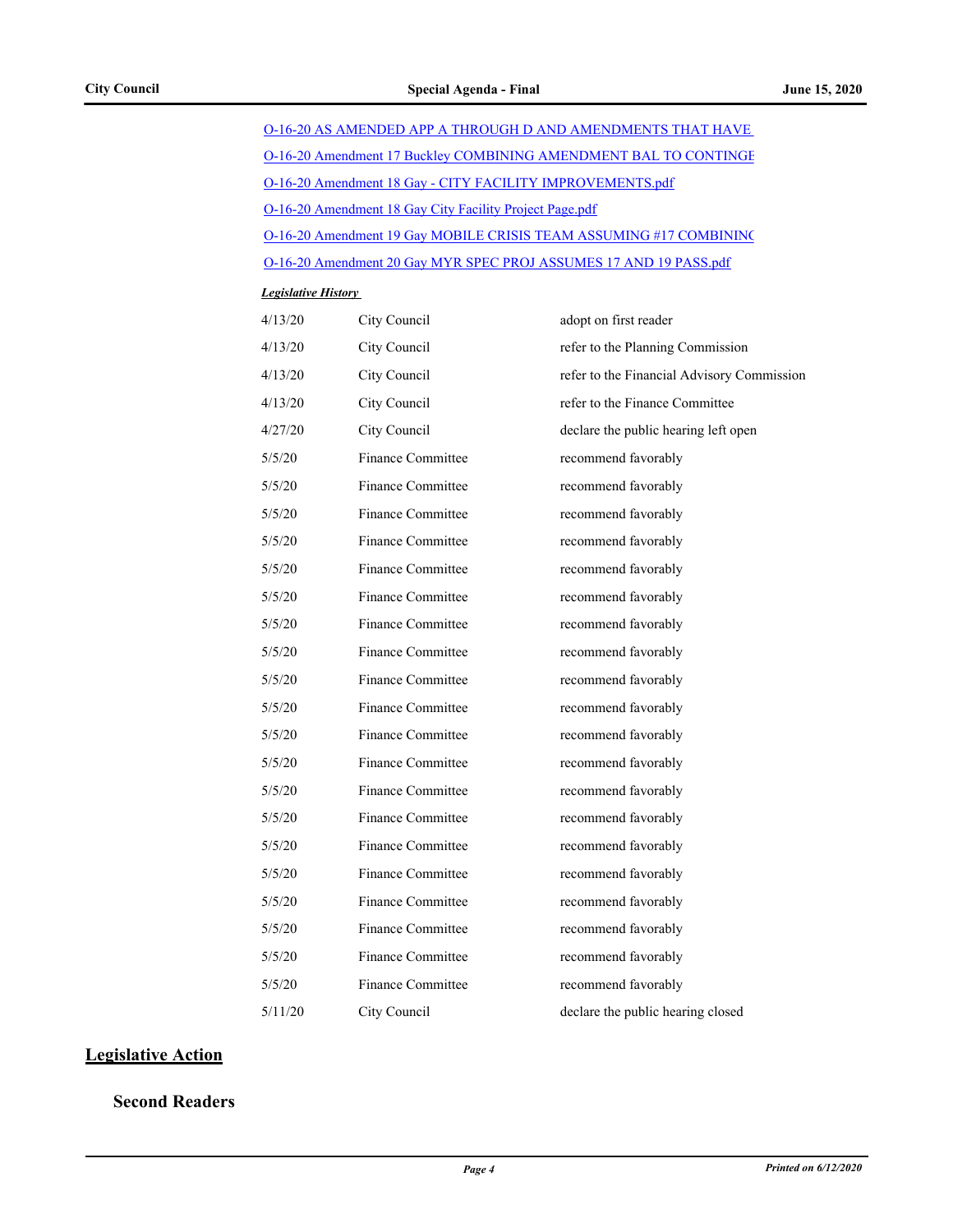| $O-16-20$ | <b>Annual Budget and Appropriation and Property Tax Levy - For the purpose</b> |
|-----------|--------------------------------------------------------------------------------|
|           | of adopting the City Budget, comprising the Annual Operating Budget for        |
|           | the fiscal year ending June 30, 2021, the Capital Budget for the fiscal year   |
|           | ending June 30, 2021, the Capital Improvement Program for the fiscal           |
|           | years ending June 30, 2022, June 30, 2023, June 30, 2024, June 30, 2025,       |
|           | and June 30, 2026; appropriating funds for all expenditures for the fiscal     |
|           | year beginning July 1, 2020, and ending June 30, 2021; levying and             |
|           | imposing a property tax for the use of the City of Annapolis for the taxable   |
|           | year beginning July 1, 2020, and ending June 30, 2021; and fixing the rate     |
|           | of the City property tax for the taxable year.                                 |
|           |                                                                                |

*Sponsors:* Buckley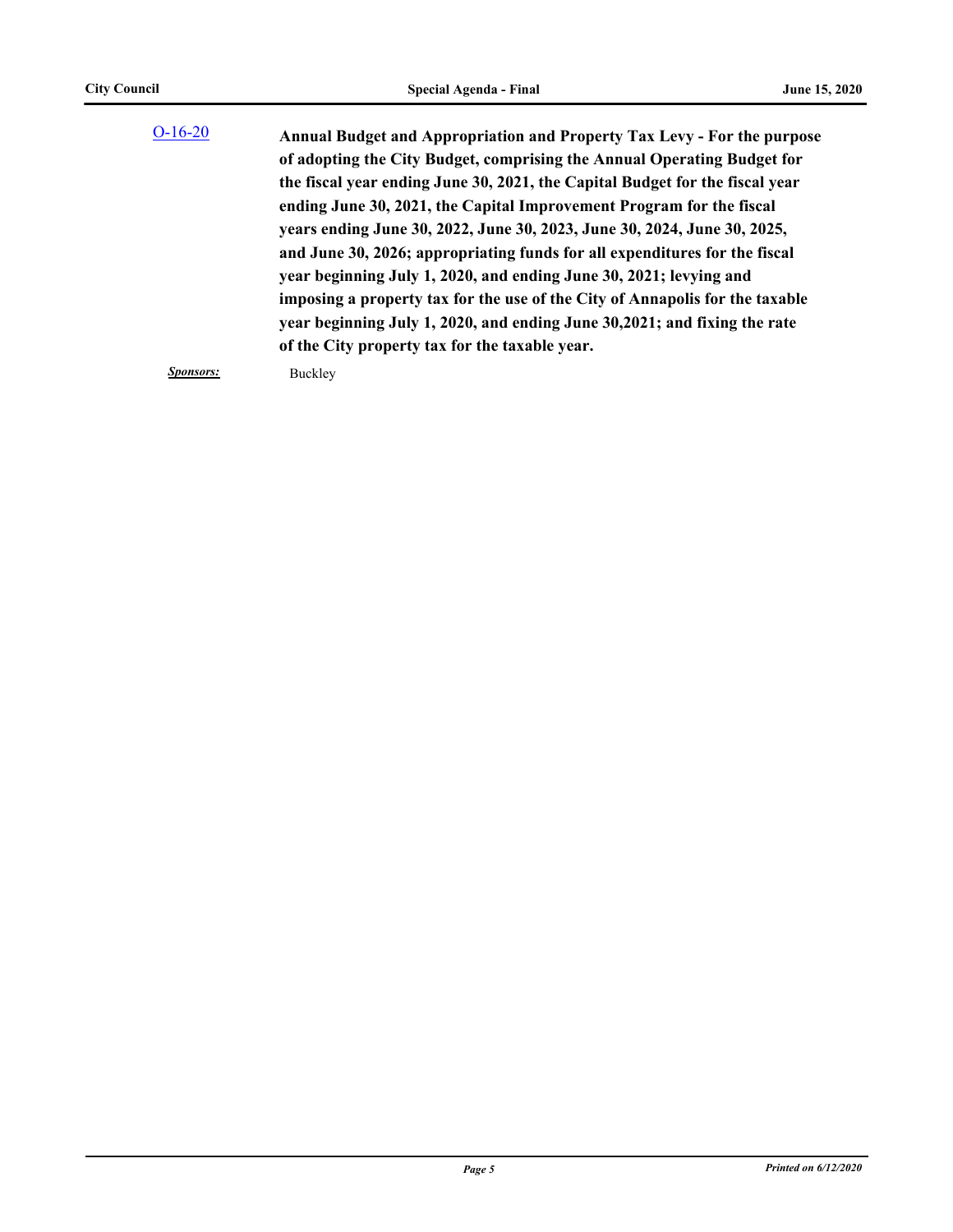| Attachments: | O-16-20 Appendix A.pdf                                                                                           |  |
|--------------|------------------------------------------------------------------------------------------------------------------|--|
|              | O-16-20 FY2021 Annual Budget and Appropriation and Property Tax Levy First Reade                                 |  |
|              | O-16-20 Appendix B.pdf<br>O-16-20 Appendix C.pdf                                                                 |  |
|              |                                                                                                                  |  |
|              | O-16-20 Appendix D Cover Page.pdf                                                                                |  |
|              | O-16-20 Appendix D.pdf                                                                                           |  |
|              | O-16-20 Staff Report.pdf                                                                                         |  |
|              | O-16-20 Fiscal Impact Note.pdf                                                                                   |  |
|              | O-16-20 FY2022 CIP PC Findings to CC.pdf                                                                         |  |
|              | AD- COA Constant Yeild Tax Rate FY21 Budget FINAL 05.12.2020 RCWE.docx                                           |  |
|              | O-16-20 FAC Advisory Opinion 052320.pdf                                                                          |  |
|              | O-16-20 Amendment 1 Buckley Ex C.pdf                                                                             |  |
|              | O-16-20 Amendment 1 Buckley Ex C.xlsx                                                                            |  |
|              | O-16-20 Amendment 2 Buckley PLAN B additional Turnover.pdf                                                       |  |
|              | O-16-20 Amendment 2 Buckley PLAN B additional Turnover.xlsx                                                      |  |
|              | O-16-20 Amendment 3 Paone Constant Yield Tax Rate.pdf                                                            |  |
|              | O-16-20 Amendment 4 Savidge COLA Cut ONLY.pdf                                                                    |  |
|              | O-16-20 Amendment 4 Savidge Appendex A with COLA CUT ONLY.xlsx                                                   |  |
|              | O-16-20 Amendment 4 Savidge Appendex B with COLA CUT ONLY.xlsx                                                   |  |
|              | O-16-20 Amendment 5 Savidge COLA and STEPS Cut.pdf                                                               |  |
|              | O-16-20 Amendment 5 Savidge Appendix A with COLA and STEPS CUT.xlsx                                              |  |
|              | O-16-20 Amendment 5 Savidge Appendix B with COLA and STEPS CUT.xlsx                                              |  |
|              | O-16-20 Amendment 6 Savidge Truxton Heights.pdf<br>O-16-20 Amendment 6 Savidge Truxtun Heights Project Page.xlsx |  |
|              |                                                                                                                  |  |
|              | O-16-20 Amendment 7 Savidge Furlough Cut.pdf                                                                     |  |
|              | O-16-20 Amendment 7 Savidge Appendices A & B - FURLOUGH CUT.xlsx                                                 |  |
|              | O-16-20 Amendment 8 Savidge Vacancies Cut.pdf                                                                    |  |
|              | O-16-20 Amendment 8 Savidge Appendix A - VACANCIES Cut.xlsx                                                      |  |
|              | O-16-20 Amendment 9 Savidge Self Contained Breathing Apparatus Cut.pdf                                           |  |
|              | O-16-20 Amendment 9 Savidge Appendices A and C - SCBA - Fire Masks cut.xlsx                                      |  |
|              | O-16-20 Amendment 11 Paone Self Contained Breathing Apparatus Cut.pdf                                            |  |
|              | O-16-20 Amendment 11 Paone Appendices A and C - SCBA - FIre Masks cut.xlsx                                       |  |
|              | O-16-20 Amendment 12 Paone Reestablish OEP.pdf                                                                   |  |
|              | O-16-20 Amendment 12 Paone Appendix A with OEP Amendment ONLY.xlsx                                               |  |
|              | O-16-20 Amendment 14 Savidge Vacancies Cut 2.pdf                                                                 |  |
|              | O-16-20 Amendment 15 Paone Across departments 734 pm.pdf                                                         |  |
|              | O-16-20 Amendment 16 Savidge NONREP COLA and STEPS Cut.pdf                                                       |  |
|              | O-16-20 Amendments 6-8-20 Approved-Failed List.pdf                                                               |  |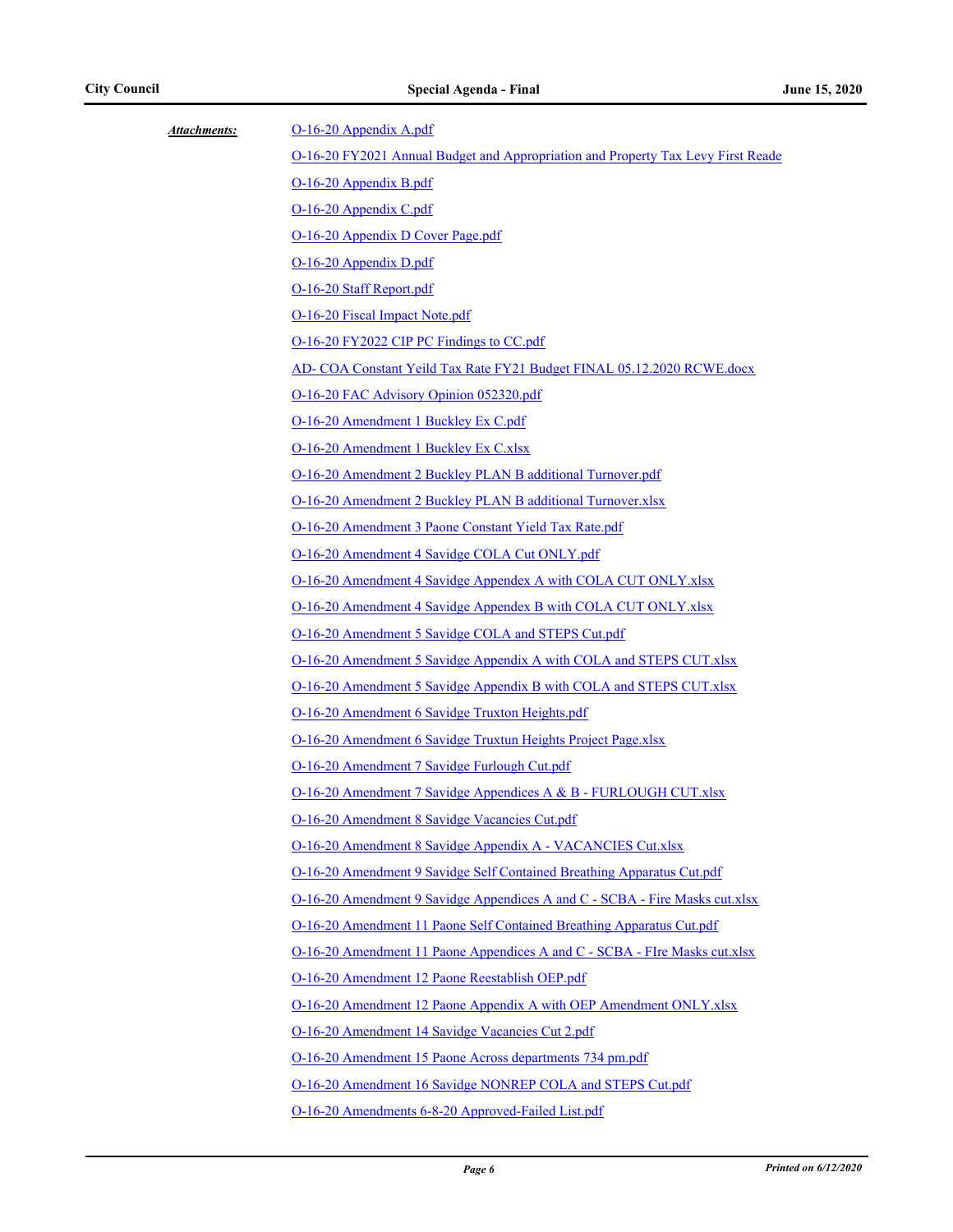| O-16-20 AS AMENDED APP A THROUGH D AND AMENDMENTS THAT HAVE        |  |
|--------------------------------------------------------------------|--|
| O-16-20 Amendment 17 Buckley COMBINING AMENDMENT BAL TO CONTINGE   |  |
| O-16-20 Amendment 18 Gay - CITY FACILITY IMPROVEMENTS.pdf          |  |
| O-16-20 Amendment 18 Gay City Facility Project Page.pdf            |  |
| O-16-20 Amendment 19 Gay MOBILE CRISIS TEAM ASSUMING #17 COMBINING |  |
| O-16-20 Amendment 20 Gay MYR SPEC PROJ ASSUMES 17 AND 19 PASS.pdf  |  |

#### *Legislative History*

| 4/13/20 | City Council             | adopt on first reader                      |
|---------|--------------------------|--------------------------------------------|
| 4/13/20 | City Council             | refer to the Planning Commission           |
| 4/13/20 | City Council             | refer to the Financial Advisory Commission |
| 4/13/20 | City Council             | refer to the Finance Committee             |
| 4/27/20 | City Council             | declare the public hearing left open       |
| 5/5/20  | <b>Finance Committee</b> | recommend favorably                        |
| 5/5/20  | <b>Finance Committee</b> | recommend favorably                        |
| 5/5/20  | <b>Finance Committee</b> | recommend favorably                        |
| 5/5/20  | Finance Committee        | recommend favorably                        |
| 5/5/20  | Finance Committee        | recommend favorably                        |
| 5/5/20  | <b>Finance Committee</b> | recommend favorably                        |
| 5/5/20  | <b>Finance Committee</b> | recommend favorably                        |
| 5/5/20  | <b>Finance Committee</b> | recommend favorably                        |
| 5/5/20  | <b>Finance Committee</b> | recommend favorably                        |
| 5/5/20  | <b>Finance Committee</b> | recommend favorably                        |
| 5/5/20  | <b>Finance Committee</b> | recommend favorably                        |
| 5/5/20  | <b>Finance Committee</b> | recommend favorably                        |
| 5/5/20  | <b>Finance Committee</b> | recommend favorably                        |
| 5/5/20  | <b>Finance Committee</b> | recommend favorably                        |
| 5/5/20  | <b>Finance Committee</b> | recommend favorably                        |
| 5/5/20  | Finance Committee        | recommend favorably                        |
| 5/5/20  | Finance Committee        | recommend favorably                        |
| 5/5/20  | <b>Finance Committee</b> | recommend favorably                        |
| 5/5/20  | <b>Finance Committee</b> | recommend favorably                        |
| 5/5/20  | <b>Finance Committee</b> | recommend favorably                        |
| 5/11/20 | City Council             | declare the public hearing closed          |

Adjournment